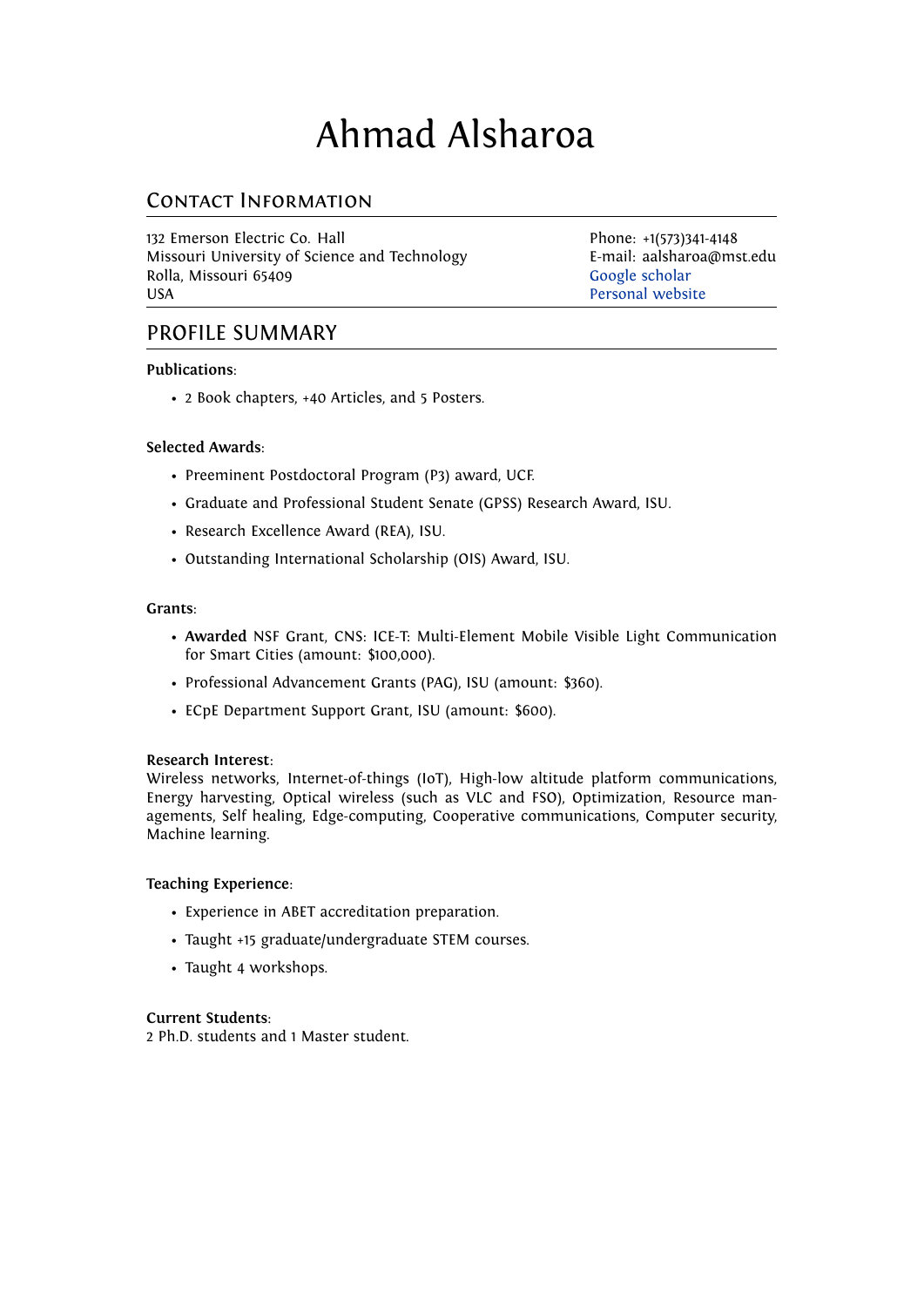## **EDUCATION**

|           | MAY 2017 Ph.D. Iowa State University (ISU), USA                                                                                                                               |
|-----------|-------------------------------------------------------------------------------------------------------------------------------------------------------------------------------|
|           | Major: Co-Major Degree in Computer Engineering and Electrical Engineering<br>Thesis Topic: "Energy Efficient Planning and Operation Models for Wireless Cellular<br>Networks" |
|           | Advisor: Prof. Ahmed E. Kamal, IEEE Fellow                                                                                                                                    |
|           | GPA: 3.95/4.00                                                                                                                                                                |
|           | Research Excellence Award                                                                                                                                                     |
|           | Graduate and Professional Student Senate Research Award.<br>Outstanding International Award.                                                                                  |
| MAY 2013  | M.Sc. King Abdullah University of Science and Technology (KAUST), KSA<br>Major: Electrical Engineering                                                                        |
|           | Thesis Topic: "Relay Selection and Resource Allocation in One-Way and Two-Way<br>Cognitive Relay Networks"                                                                    |
|           | Advisor: Prof. Mohamed-Slim Alouini, IEEE Fellow                                                                                                                              |
|           | GPA: 3.79/4.00                                                                                                                                                                |
| JAN. 2011 | B.Sc. Jordan University of Science and Technology (JUST), Jordan                                                                                                              |
|           | Major: Electrical Engineering                                                                                                                                                 |
|           | Graduation Project: "The Characteristics and Challenges of Nano-MOSFET                                                                                                        |
|           | Transistors"                                                                                                                                                                  |
|           | Advisor: Prof. Waleed Shehab                                                                                                                                                  |

GPA: 85.5/100 (with Honors)

## WORK EXPERIENCE

| AUG. 2019 - CURRENT  | Assistant Professor, Electrical and Computer Engineering department<br>Missouri University of Science and Technology<br>CpE/EE/CS 5001: Introduction to Convex Optimization, Spring 2021<br>CpE 2210: Introduction to Digital Logic, Fall 2019, Spring 2020                                                                                                                                                              |
|----------------------|--------------------------------------------------------------------------------------------------------------------------------------------------------------------------------------------------------------------------------------------------------------------------------------------------------------------------------------------------------------------------------------------------------------------------|
| AUG. 2018- MAY 2019  | Assistant Professor, Engineering and Computer Science department<br>Virginia State University<br>CSCI 671: Advanced Computer Security, Spring 2019<br>CSCI 358: Information Assurance, Spring 2019<br>CSCI 250: Introduction to Programming II, JAVA, Spring 2019<br>CSCI 545: Advanced Data Communications, Fall 2018<br>CSCI 451: Computer Security, Fall 2018<br>CSCI 487: Software Design and Development, Fall 2018 |
| SEPT. 2017- AUG.2018 | Postdoctoral Research Associate<br>University of Central Florida (UCF)<br>Preeminent Postdoctoral Program (P3) Award.<br>Proposals writing on: UAVs (drones) and optical wireless networks.<br>Articles writing on: wireless networks.<br>Student monitoring: 1 Ph.D. Student and 1 master student.                                                                                                                      |
| AUG. 2014- MAY 2017  | Research Assistant<br>Iowa State University (ISU)<br>Laboratory of Advance Networking.                                                                                                                                                                                                                                                                                                                                   |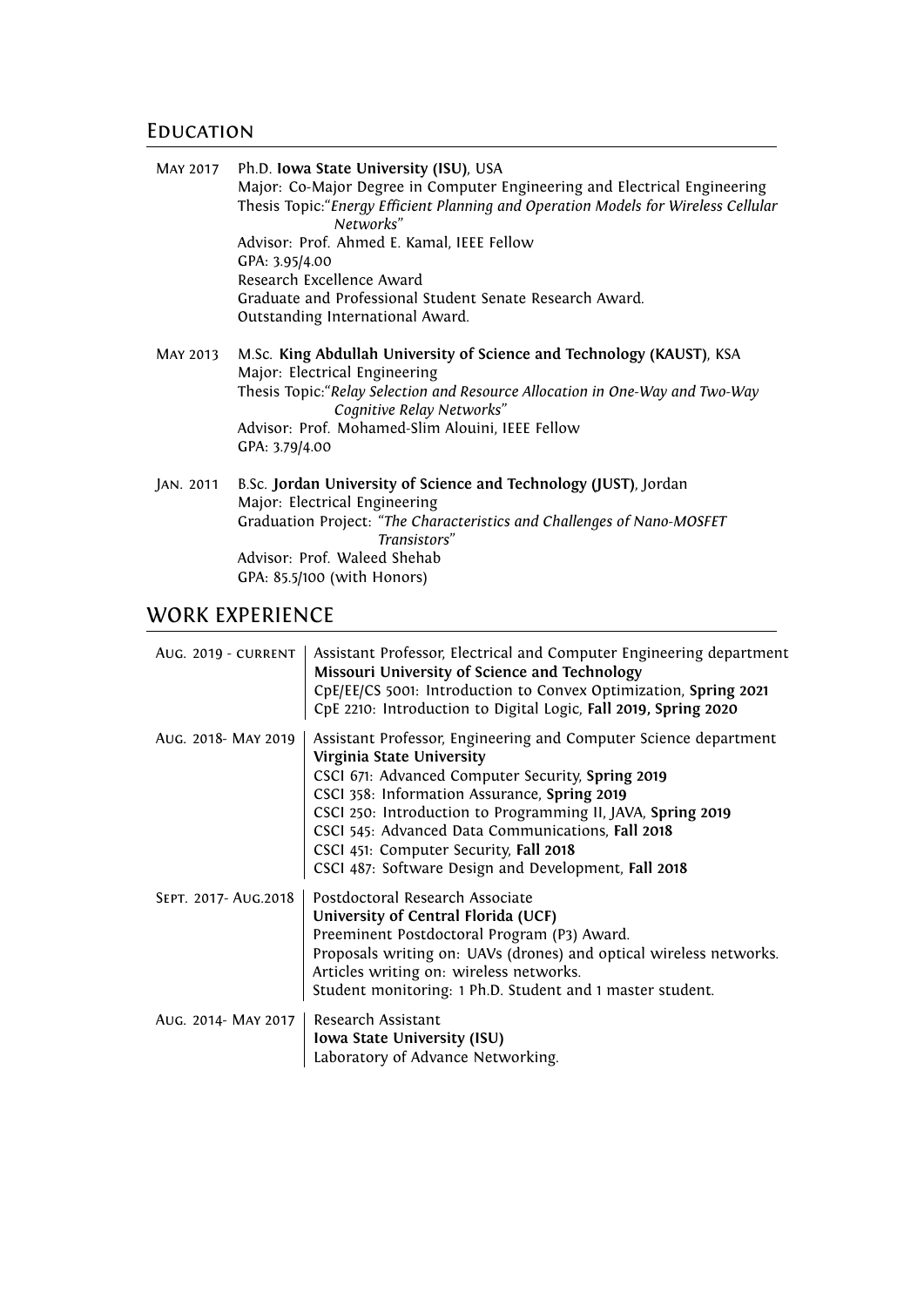| AUG. 2014- MAY 2017  | <b>Teaching Assistant</b><br>Iowa State University (ISU)<br>Phy 112 Lab: Introduction to Classical Physics I, Spring 2017<br>CprE 541: High-Performance Communication Networks, Fall 2017<br>CprE 489:Computer Networking & Data Communications, Fall 2017<br>Phy 222 Lab: Introduction to Classical Physics II, Spring 2016<br>EE 324 Lab: Signals and Systems Laboratory, Spring 2015, Spring 2016<br>EE/CprE 522X: Cognitive Radio Networks, Fall 2015<br>CprE 185: Introduction to C programming, Fall 2014, Fall 2015<br>EE 422 course: Communication Systems II, Spring 2015 |
|----------------------|------------------------------------------------------------------------------------------------------------------------------------------------------------------------------------------------------------------------------------------------------------------------------------------------------------------------------------------------------------------------------------------------------------------------------------------------------------------------------------------------------------------------------------------------------------------------------------|
| AUG. 2011- JULY 2014 | Research Assistant<br>King Abdullah University of Science and Technology (KAUST)<br>Communication Theory Laboratory.                                                                                                                                                                                                                                                                                                                                                                                                                                                               |
| AUG. 2008- MAY 2010  | <b>Teaching Assistant</b><br>Jordan University of Science and Technology (JUST)<br>MATLAB workshop Spring 2009, Fall 2010<br>Advanced MATLAB workshop, Spring 2010<br>PSPICE workshop, Spring 2008, Fall 2008<br>Electronic Circuits, Fall 2008                                                                                                                                                                                                                                                                                                                                    |

## INTERNSHIPS

| MAY - AUG. 2012 Researcher | Centre Technologic de Telecommunications de Catalunya (CTTC), Spain<br>Proposing optimal resource allocation solution for two-way decode-and-<br>forward/amplify-and-forward relay cognitive radio networks. |
|----------------------------|--------------------------------------------------------------------------------------------------------------------------------------------------------------------------------------------------------------|
| MAY - AUG. 2010 Researcher | Yarmouk University, Jordan<br>Conducting various projects using TMS320C6713 DSK kit.                                                                                                                         |

## GRANTS

- 1. **Awarded NSF Grant**, CNS: ICE-T: Multi-Element Mobile Visible Light Communication for Smart Cities (amount: \$100,000). Award Abstract #1836741.
- 2. Professional Advancement Grants (PAG) to attend GLOBECOM 2015, GLOBECOM 2016, Iowa State University (ISU), (total amount: \$360) **2015, 2016**.
- 3. ECpE Department Support Grant to attend GLOBECOM 2015, GLOBECOM 2016, Iowa State University (ISU), (total amount: \$600) **2015, 2016**.
- 4. King Abdulaziz City for Science and Technology (KACST) grant (amount: \$5,206), **Spring 2014**.

## HONORS AND AWARDS

- 1. Preeminent Postdoctoral Program (P3) award, University of Central Florida (amount \$5,000), **Fall 2017**.
- 2. Graduate and Professional Student Senate (GPSS) Research Award, Iowa State University (ISU), only 5 awardees among all graduate students, **Spring 2017**.
- 3. Research Excellence Award (REA), graduate college, Iowa State University (ISU), **Fall 2016**.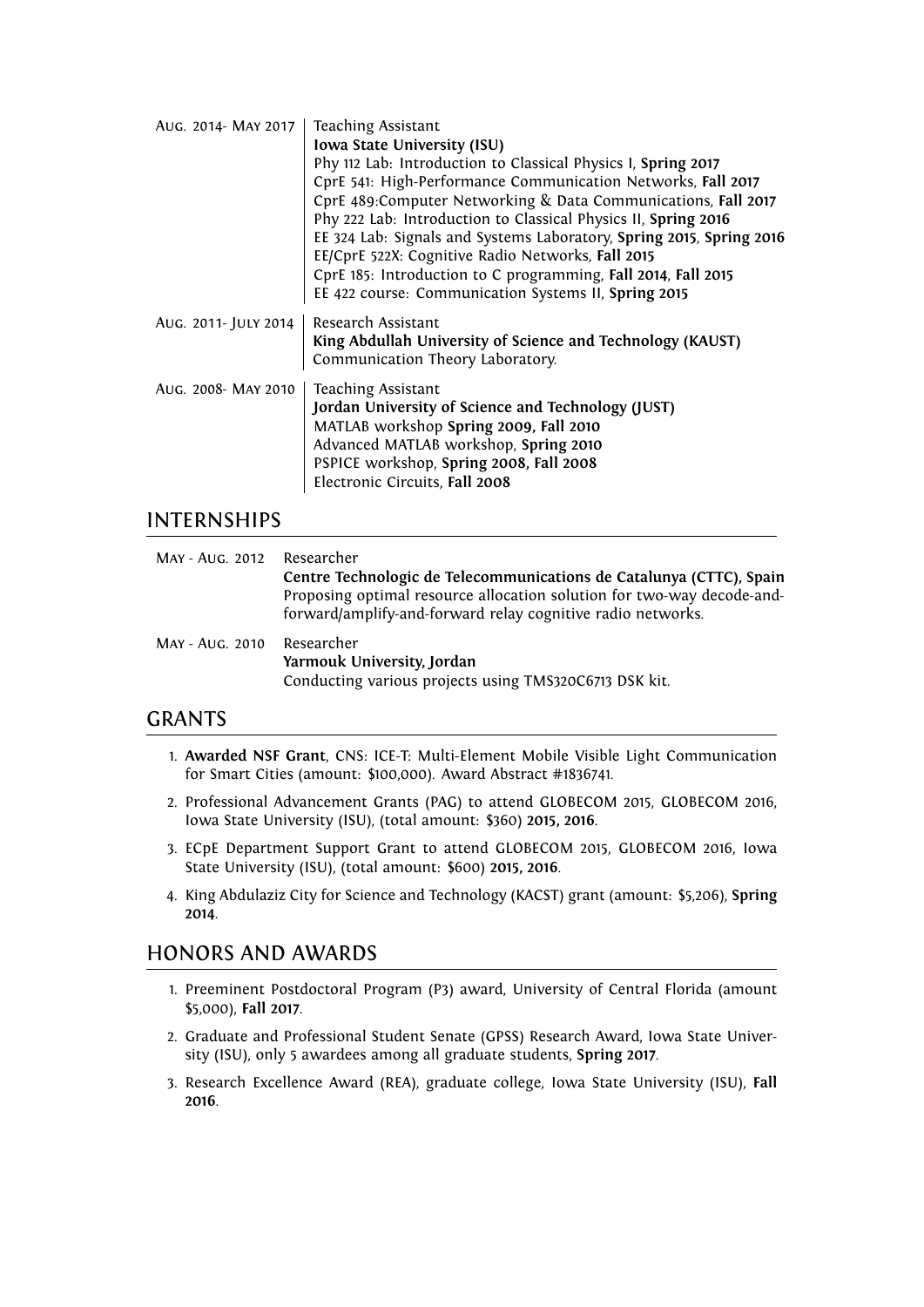- 4. Outstanding International Scholarship from International Student Council (ISC) along with the International Students and Scholars Office (ISSO), Iowa State University (ISU), only 6 awardees among all international students, **Fall 2015**.
- 5. Teaching assistant fellowship from Iowa State University (ISU), **Fall 2014 Spring 2017**.
- 6. KAUST full fellowship for the M.Sc. degree from King Abdullah University of Science and Technology (KAUST), Thuwal, Saudi Arabia.
- 7. On the honor list during the B.Sc. degree, Jordan University of Science and Technology (JUST), Irbid, Jordan, during academic years of **2006/2007, 2007/2008, 2010/2011**.
- 8. Administrator of JUST newspaper during the academic year **2010/2011**.
- 9. Exceptional academic performance fellowship from Ministry of Higher Education and Scientific Research of Jordan for the academic year **2009/2010**.

## STUDENTS

Current Students:

- Wesam Alamiri, Ph.D. student at Missouri S&T: Spring 2020-current.
- Ala Alzidaneen: M.Sc. student at Missouri S&T: Fall 2019-current.
- Sifat Ibne Mushfique: (Mentoring) Ph.D. student at UCF: Graduated Fall 2020.

Former Students:

• Akash Dey: (Mentoring) M.Sc. student at UCF: Graduated Spring 2019.

## RESEARCH INTEREST

Mobile wireless networks Global connectivity

Intelligent aerial assistance systems

Optical wireless

Edge-computing

Light Detection and Ranging (LiDAR) System

Computer security

Machine learning and big data optimization

Energy harvesting

Smart grid communications

Green communication and radio network planning

Cognitive radio

Cooperative communication

MIMO communications

## **SKILLS**

#### **Technical Skills**

• LTE, OFDM/OFDMA, MIMO systems, and space-time coding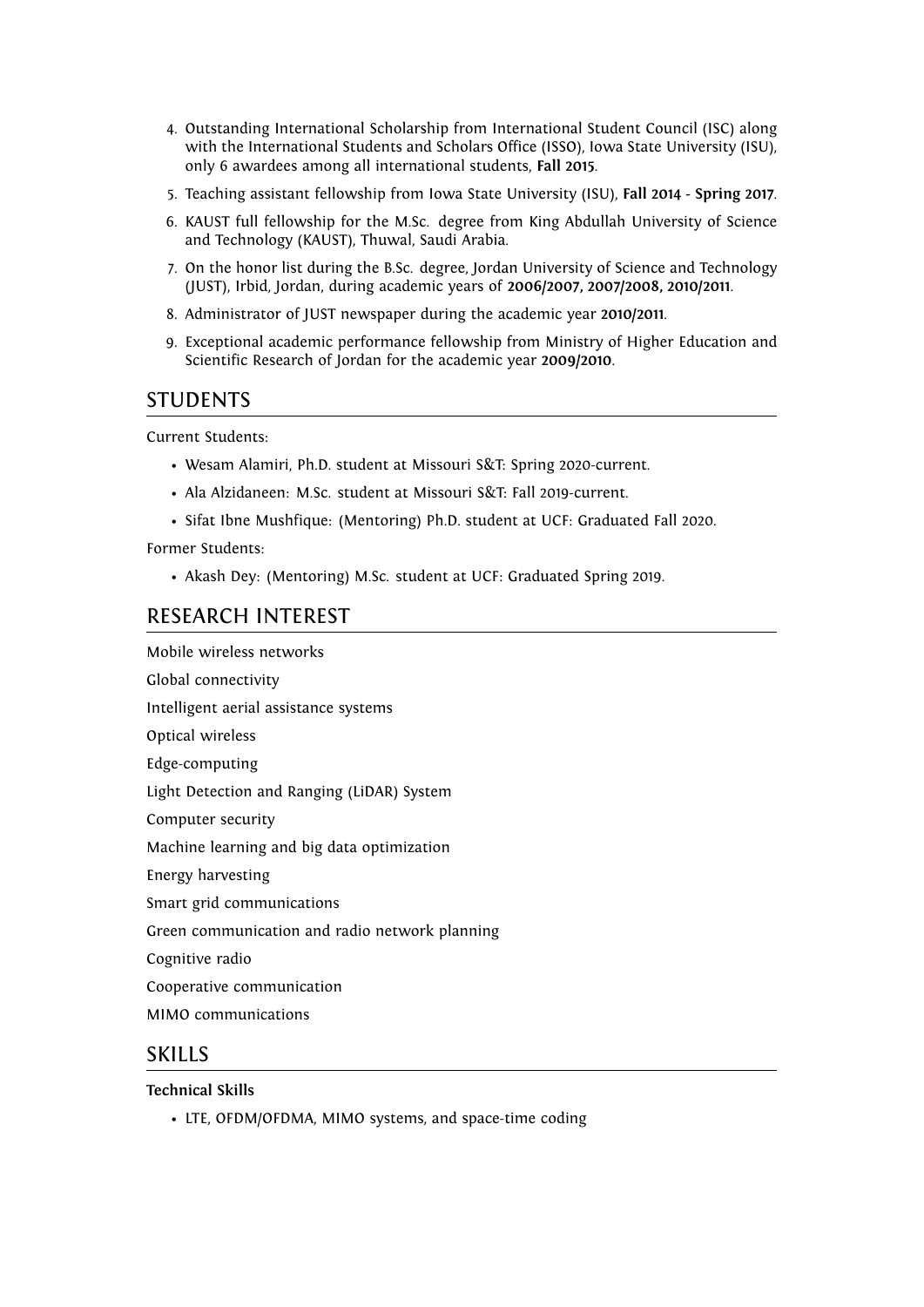- Digital communication and coding, digital signal processing, and wireless communication
- Estimation filtering and detection
- Probability and random processes and theory of probability and statistics
- Optical wireless networks such as VLC and FSO.
- Linear and non-linear optimization
- UML (Unified Modeling Language) diagrams
- linear algebra
- Numerical methods for engineering

#### **Software and Operating Systems**

- **Softwares:** MATLAB, R, Mathematica, PSPICE, ADS, HFSS, PIC16F917, C, C++, Python, La-TeX, Microwind-DSCH
- **Operating Systems:** Windows, Apple OS, Linux.

#### **Leadership Skills**

- Communication and interpersonal skills
- Identify research problems and problem solving skills
- Initiative and self-motivation
- Ability to work on parallel tasks and under pressure
- Team working and negotiation skills

## LEADERSHIP AND MEMBERSHIP

- Member of IEEE Communication Society (ComSoc) 2014-present • Senior Member of Institute of Electrical and Electronics Engineers (IEEE) 2019-present
- Member of Institute of Electrical and Electronics Engineers (IEEE) 2017-2019
- Student Member of Institute of Electrical and Electronics Engineers (IEEE) 2014-2017
- Member of Society for Industrial and Applied Mathematics (SIAM) 2012-2018
- Member of King Abdullah II Fund for Development 2007-2011
- Member of the cultural club, Jordan University of Science and Technology (JUST) 2009- 2010
- Career fair organizer, Jordan University of Science and Technology (JUST) 2009-2010
- Member of the science club, Jordan University of Science and Technology (JUST) 2008- 2009

## SERVICES

- Journal Editorial Services
	- **–** Associate Editor, Frontiers in Communications and Networks, Wireless Communications, 2020.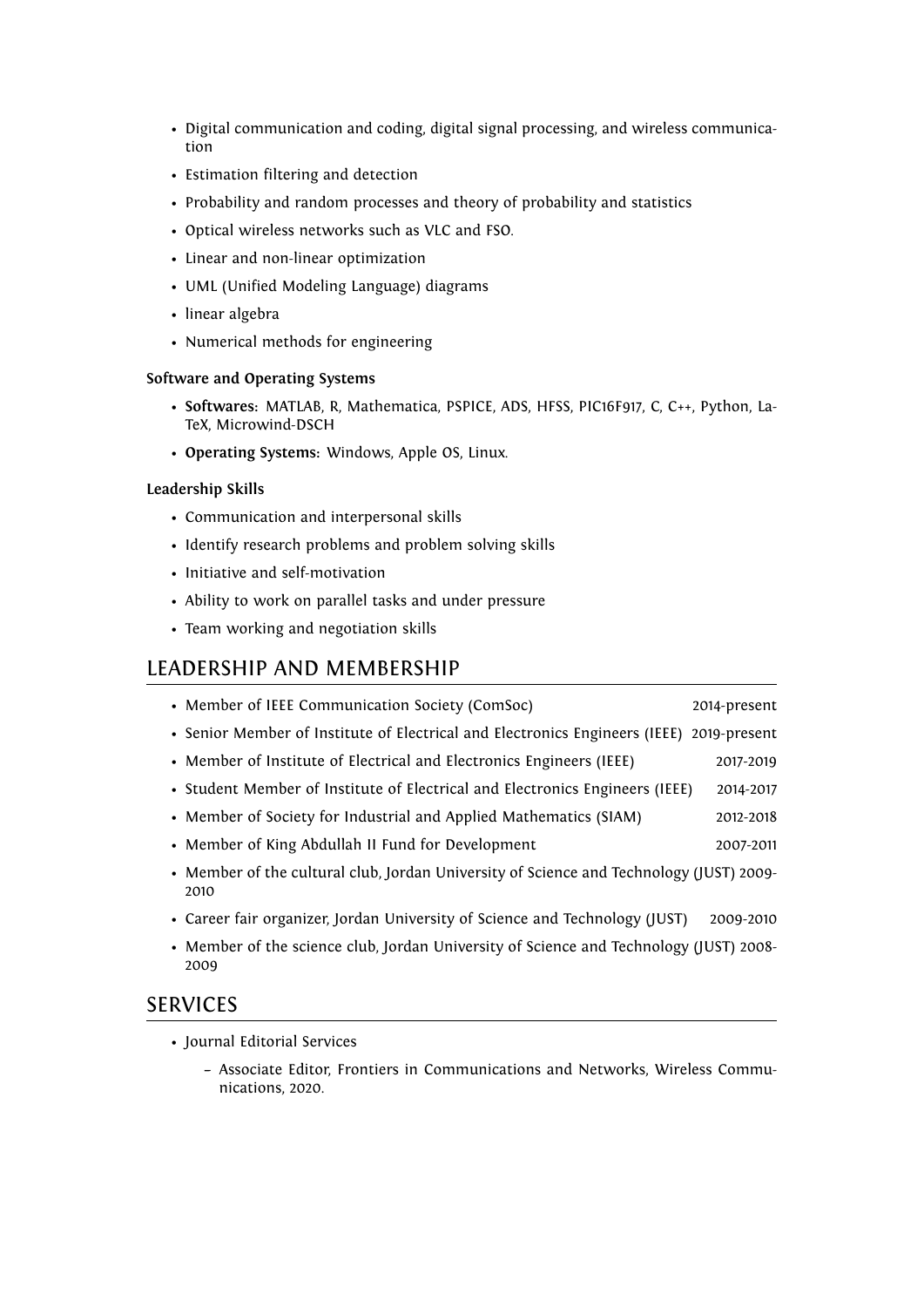- **–** Guest Editor, Role of Wireless Communication, Networking & Sensing Technologies for Rapid Pandemic Response, Frontiers in Communications and Networks, 2020.
- **–** Guest Editor, Advances in Unmanned Aerial Vehicle-based Communication and their Applications, Journal of Computer Networks and Communications, Hindawi, 2018.
- Technical Program Committee
	- **–** Technical Program Committee, Selected Areas in Communications (SAc): Access Networks and Systems (ANS), IEEE Global Communication Conference (GLOBE-COM 2020).
	- **–** Technical Program Committee, 5G Symposium, 15th International Wireless Communications and Mobile Computing Conference (IWCMC 2019).
	- **–** Technical Program Committee, Machine Learning for Communications (MLCOMM) workshop, IEEE Global Communication Conference (GLOBECOM 2018).
	- **–** Technical Program Committee, 1st Annual Workshop on coexisting radio and optical wireless deployments (CROWD) workshop, 26th IEEE International Conference on Network Protocols (ICNP 2018).
	- **–** Technical Program Committee, Advances in 5G and Beyond Symposium, 14th International Wireless Communications and Mobile Computing Conference (IWCMC 2018).
- Regular editorial reviewer for several leading IEEE and European Journals Transactions, e.g.
	- **–** IEEE Transactions on Wireless Communications
	- **–** IEEE Transactions on Communications
	- **–** IEEE Transactions on Networking
	- **–** IEEE Transactions on Cognitive Communications and Networking
	- **–** IEEE Wireless Communications Letters
	- **–** Optical Switching and Networking Journal, Elsevier
	- **–** Transactions on Emerging Telecommunications Technologies
	- **–** Journal of Communications and Networks
- Regular editorial reviewer for several leading Conferences, e.g.
	- **–** IEEE International Conference on Computer Communications (INFOCOM)
	- **–** IEEE Global Communications Conference (GLOBECOM)
	- **–** IEEE International Conference on Communications (ICC)
	- **–** IEEE International Symposium on Wireless Personal Multimedia Communications (WPMC)
	- **–** International Conference on Cognitive Radio Oriented Wireless Networks (CROWN-COM)
	- **–** International Wireless Communications and Mobile Computing Conference (IWCMC)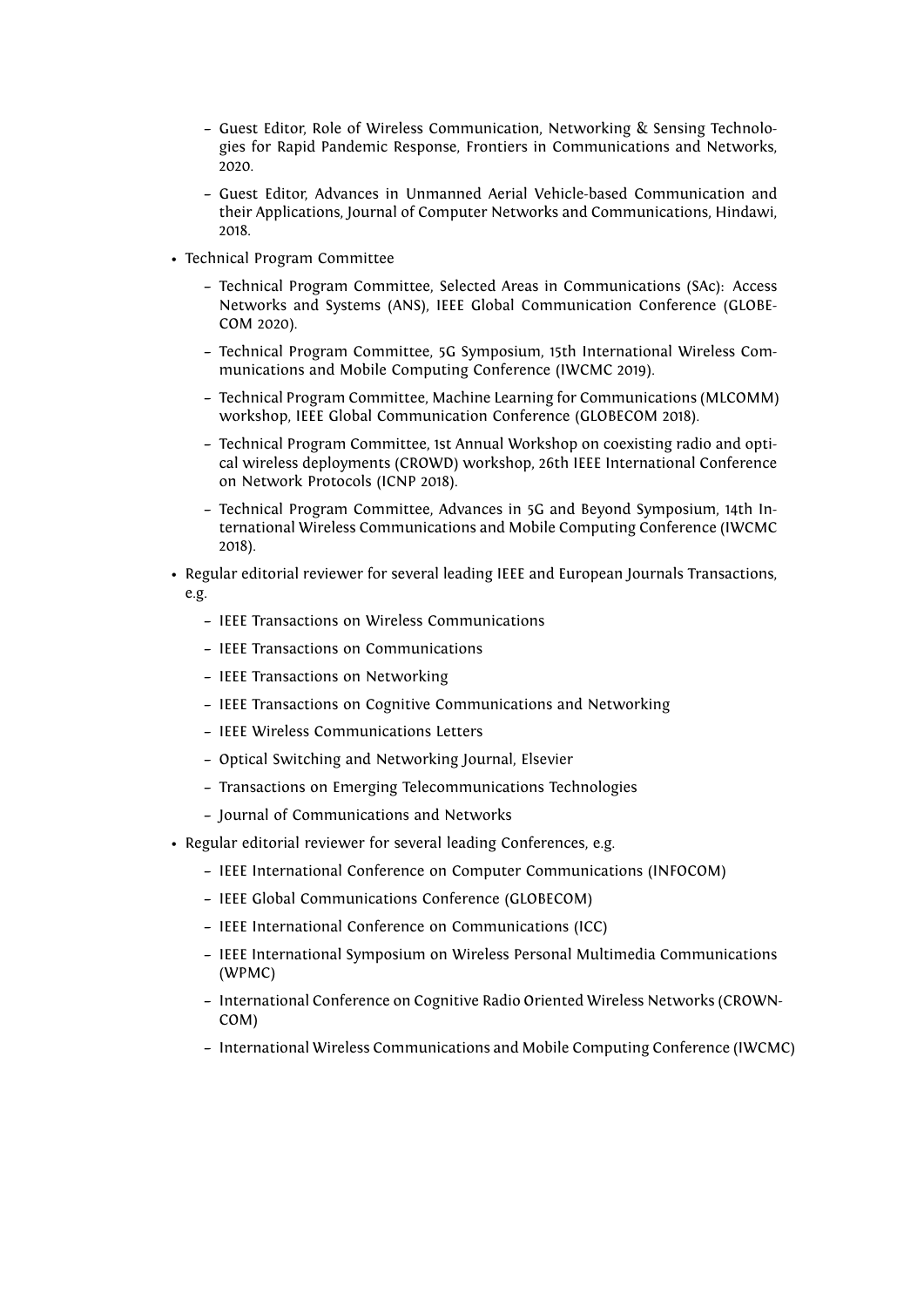## ACADEMIC PROJECTS

- Energy Efficient Relaying Scheme for Internet of Things (IoT) Communications, 2017 *Iowa State University, Ames, USA*
- Energy Harvesting Applications based on Markov Chain, 2016 *Iowa State University, Ames, USA*
- Cognitive Radio MIMO Channel with Space Alignment, 2016 *Iowa State University, Ames, USA*
- Building spectrum monitoring systems using NI-USRP hardware with LabView software, 2015 *Iowa State University, Ames, USA*
- Radio Resource and Power/Interference Management for LTE HetNets, 2015 *Iowa State University, Ames, USA*
- Downlink Energy-Efficient Optimization for Massive MIMO HetNets with Sleeping Strategy, 2015 *Iowa State University, Ames, USA*
- Nanosatellite Development Workshop: learning how to build a satellite over 30 km in the stratosphere from scratch, requisite technology required for software programming, electrical design, hardware assembly, orbital mechanics, and radio communications, 2012

*King Abdullah University of Science and Technology (KAUST) in conjunction with the National Aeronautics and Space Administration (NASA)*

• Optimal Power Allocation for Relayed Transmissions Over Rayleigh-Fading Channels, 2012

*King Abdullah University of Science and Technology (KAUST), Thuwal, Saudi Arabia*

- 2-Degree of Freedom (2DOF) Helicopter Position Control using Microcontroller, 2012 *King Abdullah University of Science and Technology (KAUST), Thuwal, Saudi Arabia*
- Linear Minimum Mean Square Error (LMMSE) Equalization Performance, 2011 *King Abdullah University of Science and Technology (KAUST), Thuwal, Saudi Arabia*
- Low Pass Filter and Quantization Performance, 2011 *King Abdullah University of Science and Technology (KAUST), Thuwal, Saudi Arabia*
- Applications of Nano-MOSFET and Nano-PLL Design, 2010 *Jordan University of Science and Technology (JUST)*

## LIST OF PUBLICATIONS

#### **Summary**

• 2 Book chapters, 17 Journals, 23 Conferences, and 5 Posters.

#### **Book chapters**

- 1. **A. Alsharoa**, A. Celik, and A.E. Kamal, "Energy Efficient 5G Networks Using Joint Energy Harvesting and Scheduling", 5G Networks: Fundamental Requirements, Enabling Technologies, and Operations Management, IEEE Wiley Book on 5G Networks, 2018.
- 2. **A. Alsharoa**, H. Ghazzai, M.-S. Alouini, "On the Achievable Sum-Rate of MIMO Bidirectional Underlay Cognitive Cooperative Networks", Spectrum Sharing in Wireless Networks: Fairness, Efficiency, and Security, Taylor & Francis LLC, CRC Press, 2016.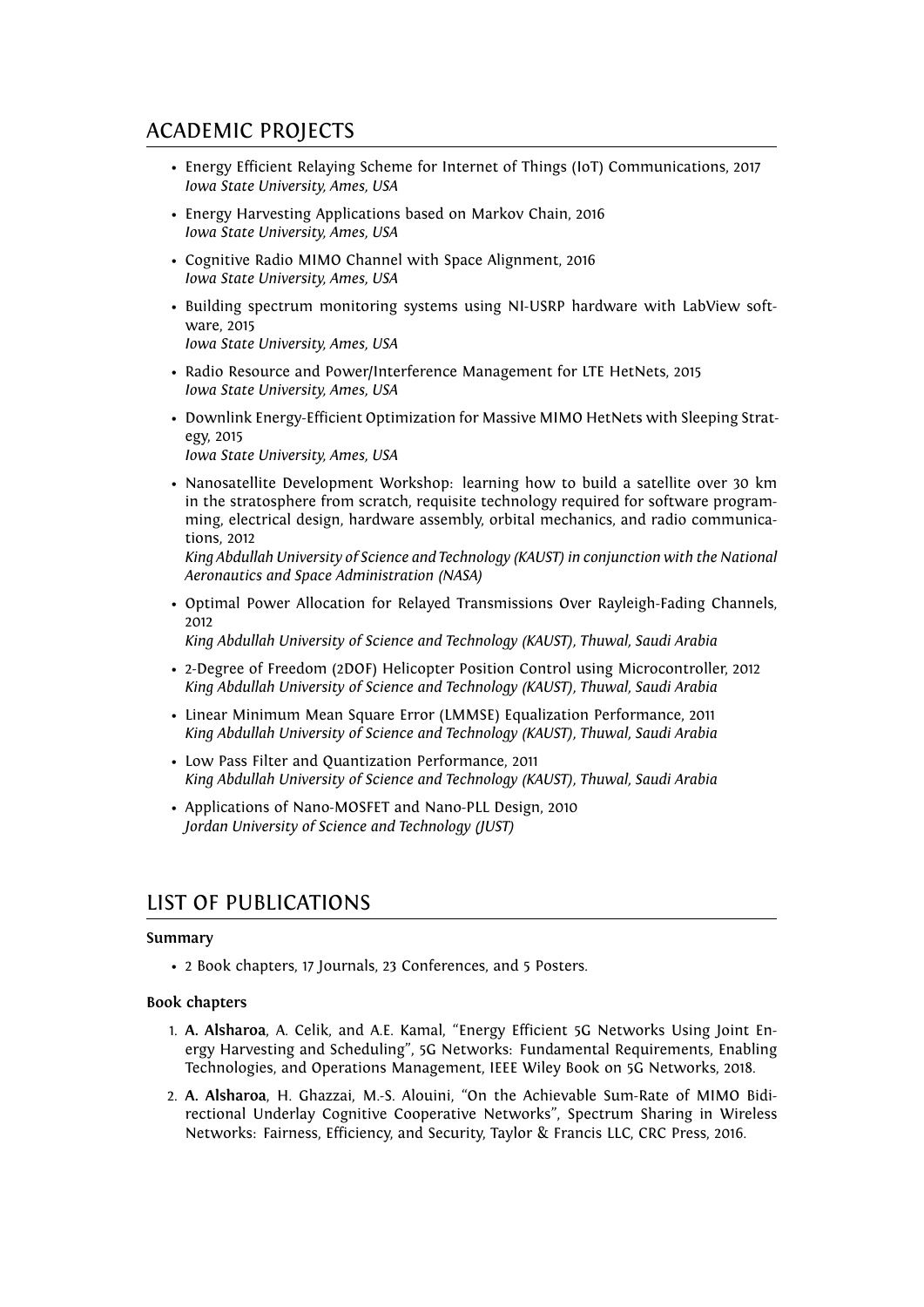#### **Journal papers**

- 1. E. Yaacoub, **A. Alsharoa**, H. Ghazzai, and M.-S. Alouini, "Seven Challenges for Communication in Modern Railway Systems", Frontiers in Communications and Networks, section Wireless Communications, 2020.
- 2. **A. Alsharoa** and M.-S. Alouini, "Improvement of the Global Connectivity using Integrated Satellite-Airborne-Terrestrial Networks with Resource Optimization", IEEE Transactions on Wireless Communications, vol. 19, no. 8, pp. 5088-5100, Aug. 2020.
- 3. S. Ibne Mushfique, **A. Alsharoa**, and M. Yuksel, "Optimization of SINR and Illumination Uniformity in Multi-LED Multi-Datastream VLC Networks", IEEE Transactions on Cognitive Communications and Networking, vol. 6, no. 3, pp. 1108-1121, Sept. 2020.
- 4. A. Alzidaneen, **A. Alsharoa**, and M.-S. Alouini, "Resource and Placement Optimization for Multiple UAVs using Backhaul Tethered Balloons", IEEE Wireless Communications Letters, vol. 9, no. 4, pp. 543-547, Apr. 2020.
- 5. Y. Jie, **A. Alsharoa**, A. E. Kamal, and M. Alnuem, "A CoMP-based Self-Healing Solution for Heterogeneous Femtocell Networks", Elsevier Computer Networks, 2020.
- 6. **A. Alsharoa**, H. Ghazzai, A. Kadri, and A.E. Kamal, "Spatial and Time Management of Multiple Solar Powered Drones Assisting Cellular HetNets", IEEE Transactions on Mobile Computing, vol. 19, no. 4, pp. 954-968, Apr. 2020.
- 7. **A. Alsharoa**, H. Ghazzai, A.E. Kamal, and A. Kadri, "Optimization of the Power Splitting Protocol for Two Way Multiple Energy Harvesting Relay System", IEEE Transactions on Green Communications and Networking, vol. 1, no. 3, pp. 2473-2400, Sept. 2017.
- 8. M. Selim, **A. Alsharoa**, A.E. Kamal, and M. Alnuem, "SURE: A Novel Approach for Self Healing Battery Starved Users using Energy Harvesting", IEEE Access, vol. 5, pp. 6110- 6120, Mar. 2017.
- 9. A. Celik, **A. Alsharoa**, and A.E. Kamal, "Hybrid Energy Harvesting-Based Cooperative Spectrum Sensing and Access in Heterogeneous CRNs", IEEE Transactions on Cognitive Communications and Networking, vol. 3, no. 1, pp. 37-48, Mar. 2017.
- 10. H. Ghazzai, F. Junaid, **A. Alsharoa**, E. Yaacoub, A. Kadri, M.-S. Alouini, "Green Networking in Cellular HetNets: A Unified Radio Resource Management Framework with Base Station ON/OFF Switching", IEEE Transactions on Vehicular Technology, vol. 66, no. 7, pp. 5879-5893, July 2017.
- 11. H. Ghazzai, T. Bouchoucha, **A. Alsharoa**, E. Yaacoub, M.-S. Alouini, T.Y. Al-Naffouri, "Transmit Power Minimization and Base Station Planning for High-Speed Trains with Multiple Moving Relays in OFDMA Systems", IEEE Transactions on Vehicular Technology, vol. 66, no. 1, pp. 175-187, Jan. 2017.
- 12. **A. Alsharoa**, H. Ghazzai, and M.-S. Alouini, "Efficient Multiple Antenna-Relay Selection Algorithms for MIMO Unidirectional-Bidirectional Cognitive Relay Networks", Transactions on Emerging Telecommunications Technologies, Vol. 27, no. 2, pp. 170-183, Feb. 2016.
- 13. **A. Alsharoa**, H. Ghazzai, E. Yaacoub, M.-S. Alouini, A.E. Kamal, "Joint Bandwidth and Power Allocation for MIMO Two-Way Relays-Assisted Overlay Cognitive Radio Systems", IEEE Transactions on Cognitive Communications and Networking, vol. 1, no. 4, pp. 383- 393, Dec. 2015.
- 14. E. Yaacoub, R. Atat, **A. Alsharoa**, and M.-S. Alouini, "Mobile Relays for Enhanced Broadband Connectivity in High Speed Train Systems", Elsevier Physical Communication Journal, vol. 12, pp. 105-115, Sept. 2014.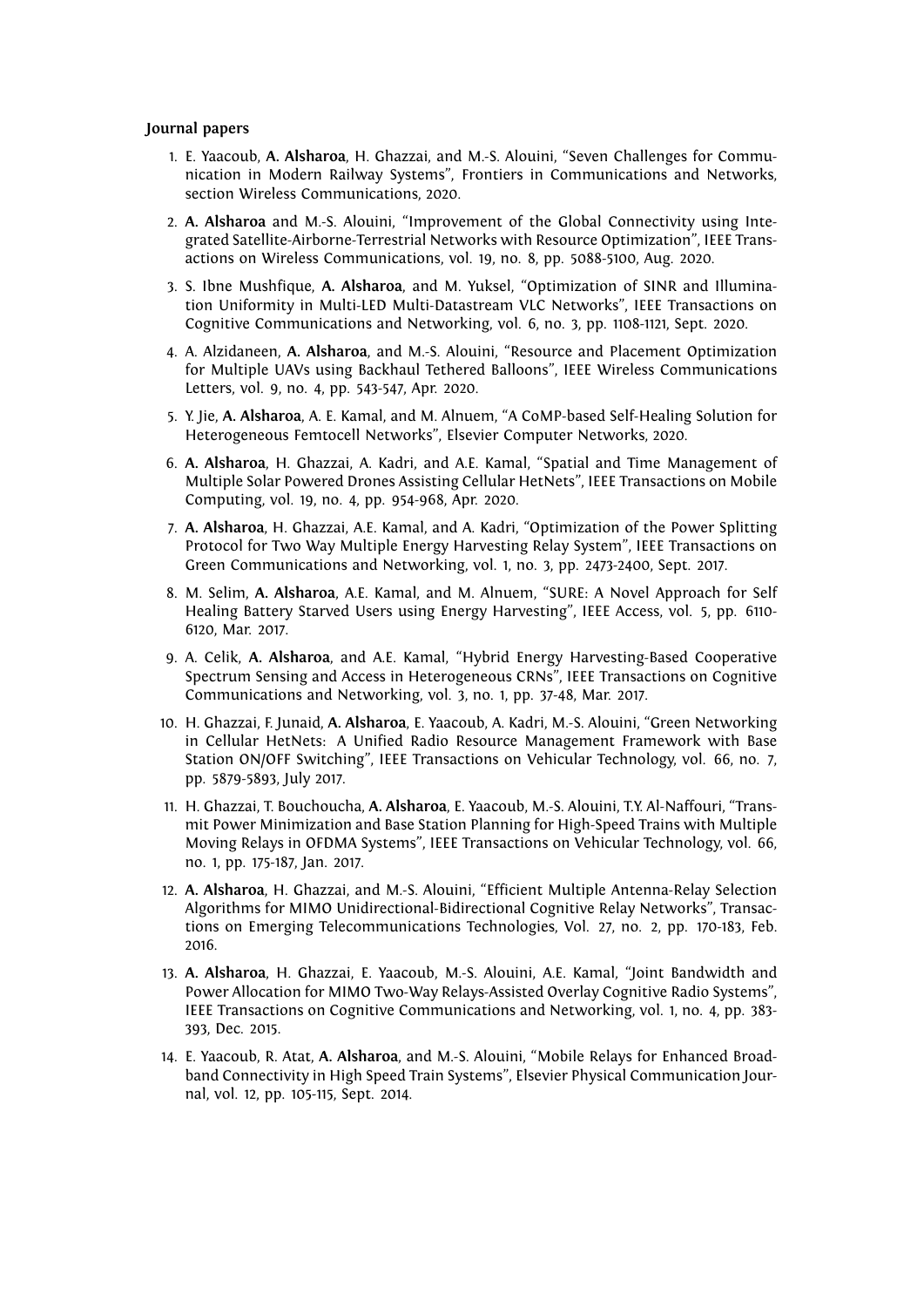- 15. **A. Alsharoa**, H. Ghazzai, and M.-S. Alouini, "Optimal Transmit Power Allocation for MIMO Two-Way Cognitive Relay Networks with Multiple Relays using AF Strategy", IEEE Wireless Communications Letters, vol. 3, no. 1, pp. 30–33, Feb. 2014.
- 16. **A. Alsharoa**, W. Abediseid, and M.-S. Alouini, "Multiple Relay Selection for Delay-Limited Applications", IEEE Wireless Communications Letters, vol. 2, no. 6, pp. 675-678, Dec. 2013.
- 17. **A. Alsharoa**, F. Bader, and M.-S. Alouini, "Relay Selection and Resource Allocation for Two-Way DF-AF Cognitive Radio Networks", IEEE Wireless Communications Letters, vol. 2, no. 4, pp. 427–430, Aug. 2013.

#### **Conference papers**

- 1. M. Lucic, H. Ghazzai, **A. Alsharoa**, and Y. Massoud, "A Latency-Aware Task Offloading in Mobile Edge Computing Network for Distributed Elevated LiDAR", in proc. of IEEE International Symposium on Circuits and Systems (ISCAS), Seville, Spain, May 2020.
- 2. S. Ibne Mushfique, A. Dey, **A. Alsharoa**, and M. Yuksel, "Resource Optimization in Visible Light Communication for Internet of Things", in proc. of IEEE International Symposium on Local and Metropolitan Area Networks, Paris, France, July 2019.
- 3. M. Selim, **A. Alsharoa**, and A.E. Kamal, "Short-term and Long-term Cell Outage Compensation Using UAVs in 5G Networks", in proceeding of the IEEE Global Communication Conference (GLOBECOM), Abu-Dahbi, UAE, Dec. 2018.
- 4. **A. Alsharoa**, and M. Yuksel, "UAV-Direct: Facilitating D2D Communications for Dynamic and Infrastructure-less Networking", in proceeding of the DroneNet Workshop of 15th ACM International Conference on Mobile Systems, Applications, and Services (MobiSys), Munich, Germany, June 2018.
- 5. **A. Alsharoa**, H. Ghazzai, M. Yuksel, A. Kadri, and A.E. Kamal, "Trajectory Optimization for Multiple UAVs Acting as Wireless Relays", in proceeding of the IEEE International Conference on Communications (ICC), Kansas City, MO, USA, May 2018.
- 6. **A. Alsharoa**, A.E. Kamal, N. Neihart, and K. Sang, "Multi-bands RF Energy and Spectrum Harvesting in Cognitive Radio Networks", in proceeding of the IEEE International Conference on Communications (ICC), Kansas City, MO, USA, May 2018.
- 7. **A. Alsharoa**, X. Zhang, Q. Daji and A.E. Kamal, "Energy Efficient Relaying Scheme for Internet of Things Communications", in proceeding of the IEEE International Conference on Communications (ICC), Kansas City, MO, USA, May 2018.
- 8. M. Selim, **A. Alsharoa**, and A.E. Kamal, "Hybrid Cell Outage Compensation in 5G Networks: Sky-Ground Approach", in proceeding of the IEEE International Conference on Communications (ICC), Kansas City, MO, USA, May 2018.
- 9. **A. Alsharoa**, A. Celik, and A.E. Kamal, "Energy Harvesting in Heterogenous Networks with Hybrid Powered Communication Systems", in proceeding of the IEEE 86th Vehicular Technology Conference (VTC-fall), Toronto, Canada, Sept. 2017, (*invited paper*).
- 10. **A. Alsharoa**, H. Ghazzai, A. Kadri, and A.E. Kamal, "Energy Management in Cellular Het-Nets Assisted by Solar Powered Drone Small Cells", in proceeding of the IEEE Wireless Communication and Networking Conference (WCNC), San Francisco, CA, USA, Mar. 2017.
- 11. **A. Alsharoa**, H. Ghazzai, A.E. Kamal, and A. Kadri, "Near-Optimal Power Splitting Protocol for Energy Harvesting-based Two-Way Multiple-Relay Systems", in proceeding of the IEEE Wireless Communication and Networking Conference (WCNC), San Francisco, CA, USA, Mar. 2017.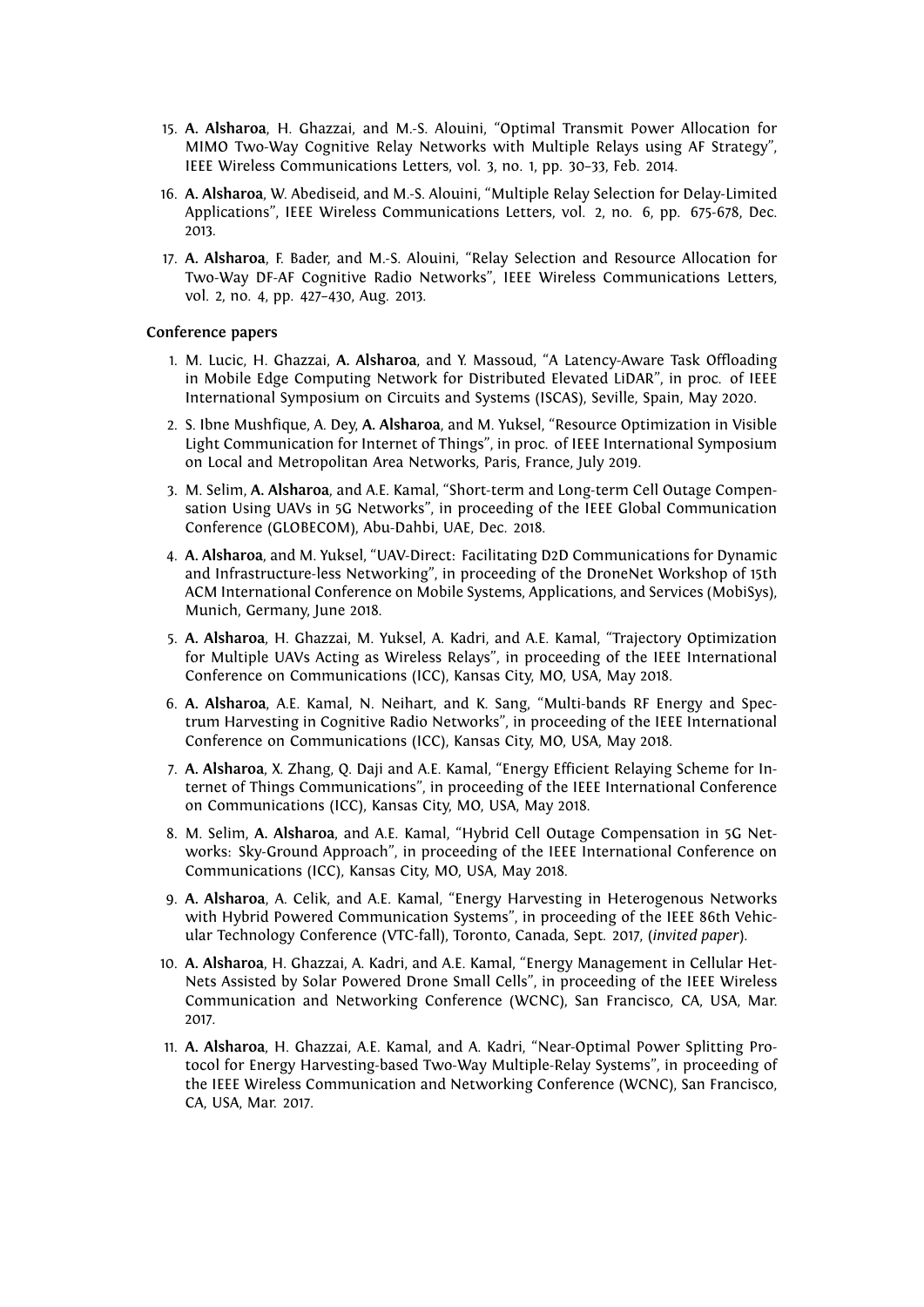- 12. A. Celik, **A. Alsharoa**, and A.E. Kamal, "Hybrid Energy Harvesting Cooperative Spectrum Sensing in Heterogeneous CRNs", in proceedings of the IEEE Workshop on Wireless Energy Harvesting Communication Networks (WEHCH) in conjunction with IEEE Global Communication Conference (GLOBECOM), Washington DC, USA, Dec. 2016.
- 13. H. Ghazzai, **A. Alsharoa**, A.E. Kamal, and A. Kadri, "A Multi-Relay Selection Scheme for Time Switching Energy Harvesting Two-Way Relaying Systems", in proceedings of the IEEE International Conference on Communications (ICC), Kuala Lumpur, Malaysia, May 2016.
- 14. **A. Alsharoa**, H. Ghazzai, A.E. Kamal, and A. Kadri, "Wireless RF-based Energy Harvesting for Two-Way-Relaying Systems", in proceedings of the IEEE Wireless Communication and Networking Conference (WCNC), Doha, Qatar, Apr. 2016.
- 15. **A. Alsharoa** and A.E. Kamal, "Green Downlink Radio Management Based Cognitive Radio LTE HetNets", in proceedings of the IEEE Global Telecommunications Conference (GLOBECOM), San Diego, CA, USA, Dec. 2015.
- 16. Y. Jie, **A. Alsharoa**, A.E. Kamal, and M. Alnuem, "Self-Healing Solution To Heterogeneous Networks Using CoMP", in the proceedings of the IEEE Global Telecommunications Conference (GLOBECOM), San Diego, CA, USA, Dec. 2015.
- 17. **A. Alsharoa**, H. Ghazzai, E. Yaacoub, and M.-S. Alouini, "On the Dual-Decomposition-Based Resource and Power Allocation with Sleeping Strategy for Heterogeneous Networks", in proceedings of the 81st IEEE Vehicular Technology Conference (VTC Spring), Glasgow, Scotland, May 2015.
- 18. **A. Alsharoa**, H. Ghazzai, E. Yaacoub, and M.-S. Alouini, "Bandwidth and Power Allocation for Two-Way Relaying in Overlay Cognitive Radio Systems", in proceedings of the IEEE Global Telecommunications Conference (GLOBECOM), Austin, Texas, USA, Dec. 2014.
- 19. **A. Alsharoa**, H. Ghazzai, and M.-S. Alouini, "Near-Optimal Power Allocation with PSO Algorithm for MIMO Cognitive Networks using Multiple AF Two-Way Relays", in proceedings of the IEEE International Conference on Communications (ICC), Sydney, Australia, June 2014.
- 20. **A. Alsharoa**, H. Ghazzai, E. Yaacoub, and M.-S. Alouini, "Energy-Efficient Two-Hop LTE Resource Allocation in High Speed Trains with Moving Relays", in proceedings of the 12th International Symposium and Workshops on Modeling and Optimization in Mobile, Ad Hoc and Wireless Networks (WiOpt), Hammamet, Tunisia, May 2014.
- 21. **A. Alsharoa**, H. Ghazzai, and M.-S. Alouini, "Energy Efficient Design for MIMO Two-Way AF Multiple Relay Networks", in proceedings of the IEEE Wireless Communication and Networking Conference (WCNC), Istanbul, Turkey, Apr. 2014.
- 22. **A. Alsharoa**, H. Ghazzai, and M.-S. Alouini, "A Genetic Algorithm for Multiple Relay Selection in Two-Way Relaying Cognitive Radio Networks", in proceedings of the 78th IEEE Vehicular Technology Conference (VTC Fall), Las Vegas, USA, Sept. 2013.
- 23. **A. Alsharoa**, H. Ghazzai, and M.-S. Alouini, "A Low Complexity Algorithm for Multiple Relay Selection in Two-Way Relaying Cognitive Radio Networks", in proceedings of the 5th IEEE Workshop on Cooperative and Cognitive Mobile Networks (COCONET) in conjunction with IEEE International Conference on Communications (ICC), Budapest, Hungary, June 2013.

#### **Posters**

1. **A. Alsharoa**, "Drone-based Communications", Grad Student Research Poster Session, ISU, Mar. 2017.